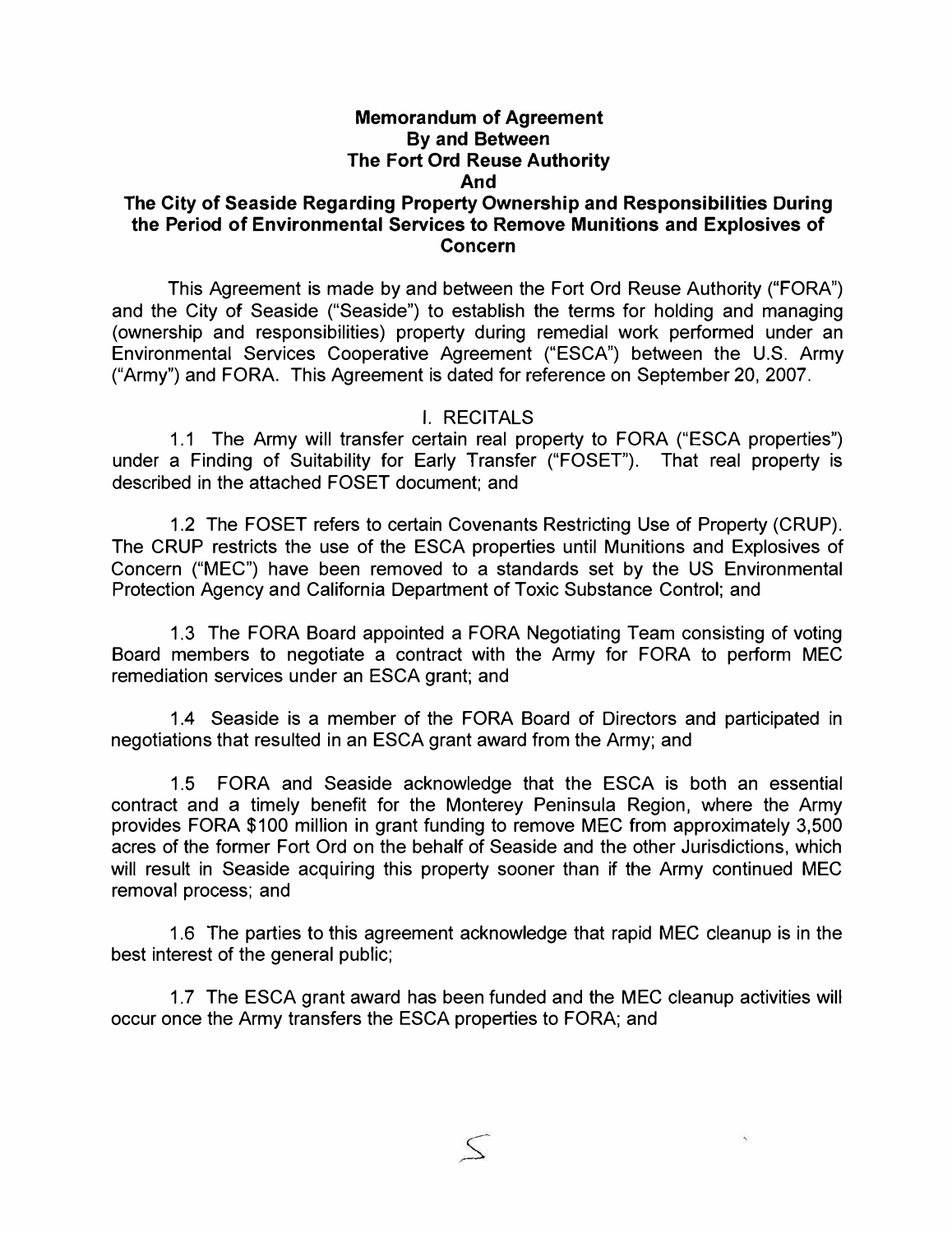1.8. The ESCA Grant pays for insurance coverage for FORA and its MEC removal contractor, LFR, Inc. (hereinafter referred to as "LFR") during the ESCA MEC remedial period; and

1.9. Seaside and FORA acknowledge that this agreement is necessary to describe the terms under which FORA will retain ownership of Seaside lands during the ESCA MEC removal period; and

1.10. The ESCA properties that pertain to Seaside consist of Army Corps of Engineers parcel numbers E18.1.1, E18.1.3, E18.4, E20c.2, E23.1, E23.2, E24, and E34; and

1.11. The Implementation Agreement between FORA and Seaside specifies that, "Concurrently with FORA's acquisition of Jurisdiction Property from the Army (or at such other times as the Parties may agree in writing), FORA shall transfer such property to the Jurisdiction, and the Jurisdiction shall accept such property."; and

1.12. The parties acknowledge the mutual advantages of FORA retaining ownership during the ESCA MEC remedial period; and

1.13. The FORA Act (CA Government Code Section 67650) states that FORA "shall become inoperative June 30, 2014," which limits FORA's term of operation; and

1.14. The FORA Act (CA Government Code Section 67650) did not provide FORA with police powers or emergency response capabilities, which was to be Jurisdiction responsibilities under agreement between FORA and the Jurisdictions.

### II. AGREEMENT

**Now, Therefore, Be It Resolved** that FORA and Seaside agree as follows:

2.1. FORA retains ownership for the ESCA/FOSET properties during the MEC Remedial Period. FORA agrees to promptly transfer title to the property to Seaside, and Seaside agrees to accept title, upon Notice of Completion and regulatory approval of completed remediation.

2.2. Seaside will provide public safety response as needed for police, fire, and other emergency needs upon FORA taking ownership of the ESCA properties.

2.3. LFR will have primary responsibility for controlling access to the ESCA properties during the MEC Remedial Period and will coordinate with the Jurisdictions for Jurisdiction approved activities that are not related to MEC removal.

*2.4. Access to the ESCA properties will be governed by restrictions included in the CRUP accompanying the transfer of the property as defined by federal and State regulatory agencies. Those restrictions are attached hereto.*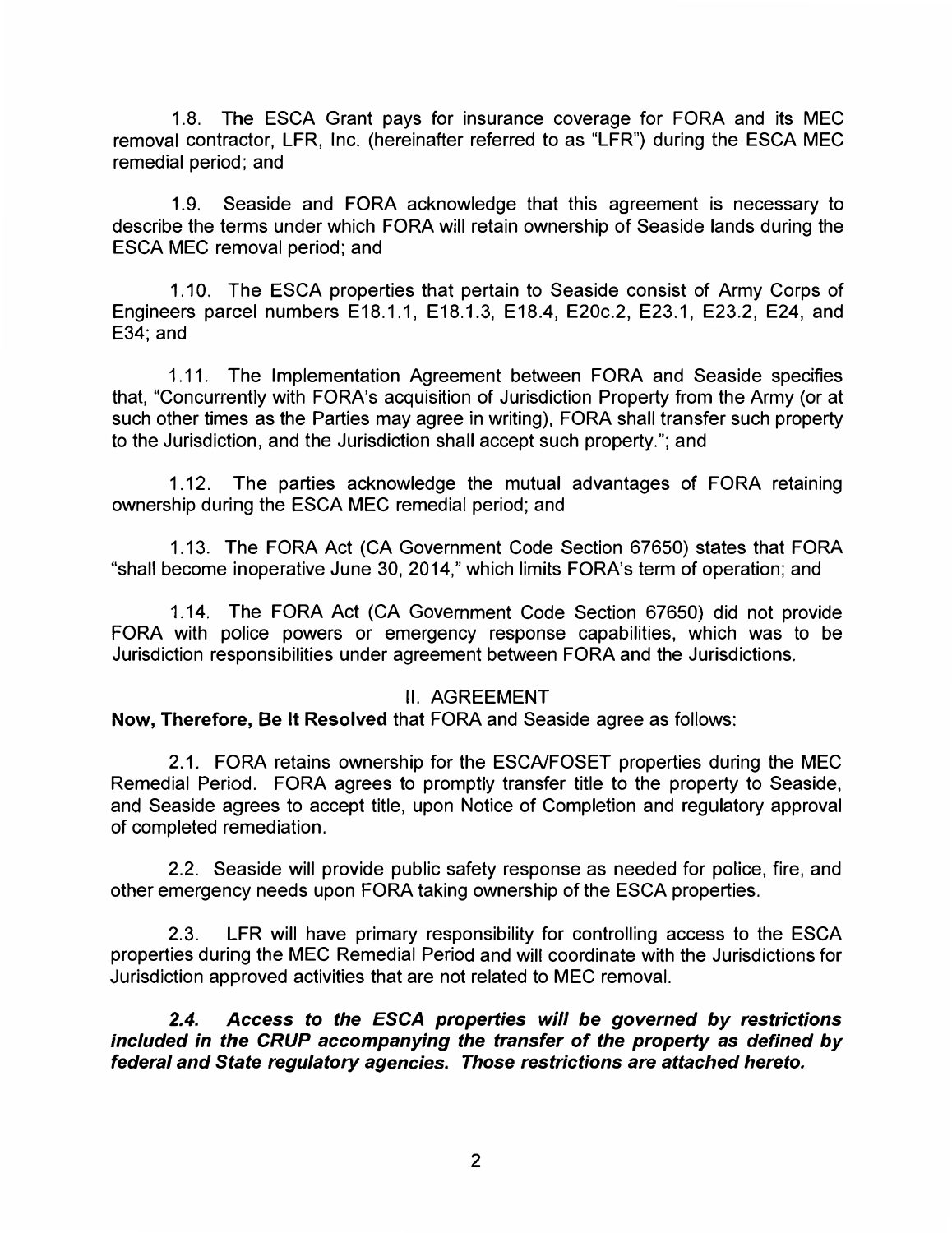2.5. This Memorandum of Agreement shall become inoperative on the earlier of the following two dates:

a. when the FORA Board determines that 80 percent of the territory of Fort Ord that is designated for development or reuse in the 1997 Fort Ord Base Reuse Plan ("Plan") has been reused, or

b. June 30, 2014.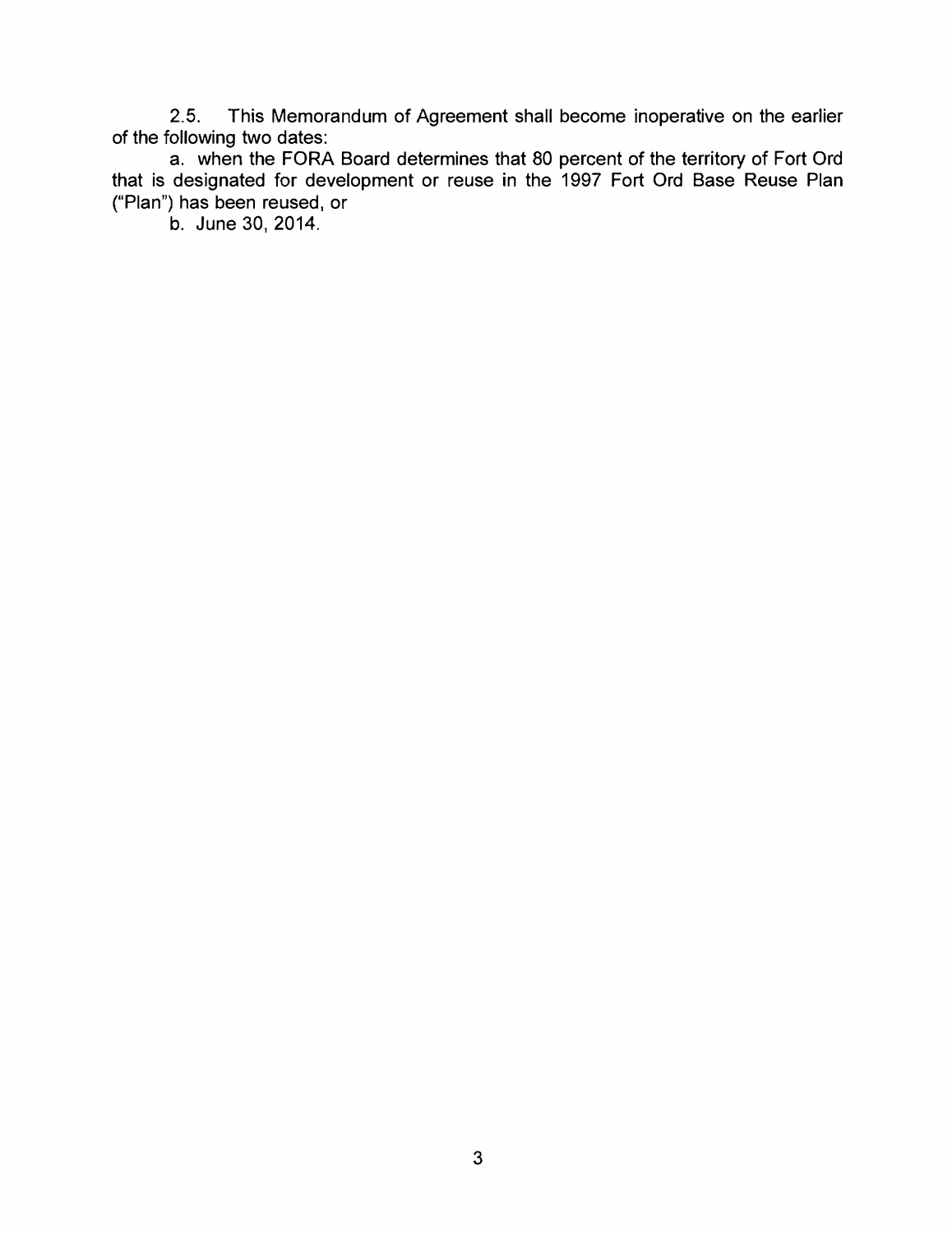**III. EXECUTION** 

FORT ORD REUSE AUTHORITY

 $B'$ **Joe Russell** 

Approved as to form:

B Bowden Gerald D. Authority Counsel

**STATE OF CALIFORNIA**  $\lambda$ ) SS COUNTY OF MONTEREY )

| On                            |                           | November 26,                                         |                                                                                                                                                                                   |            |
|-------------------------------|---------------------------|------------------------------------------------------|-----------------------------------------------------------------------------------------------------------------------------------------------------------------------------------|------------|
| before me, $\swarrow$         | $\alpha \wedge \alpha$ ll | Strickland                                           | a Notary Public in and for said                                                                                                                                                   |            |
| State,<br>personally appeared |                           | Joe Vussell                                          |                                                                                                                                                                                   | personally |
|                               |                           |                                                      | known to me (or proved to me on the basis of satisfactory evidence) to be the person(b)<br>whose name(s) (is) are subscribed to the within instrument and acknowledged to me that |            |
|                               |                           |                                                      | he/she/they executed the same in his/her/their authorized capacity des), and that by<br>his/her/their signature(s) on the instrument the person(s), or the entity upon behalf of  |            |
|                               |                           | which the (person(s) acted, executed the instrument. |                                                                                                                                                                                   |            |

WITNESS my hand and official seal.



llard ublic, State of California Notary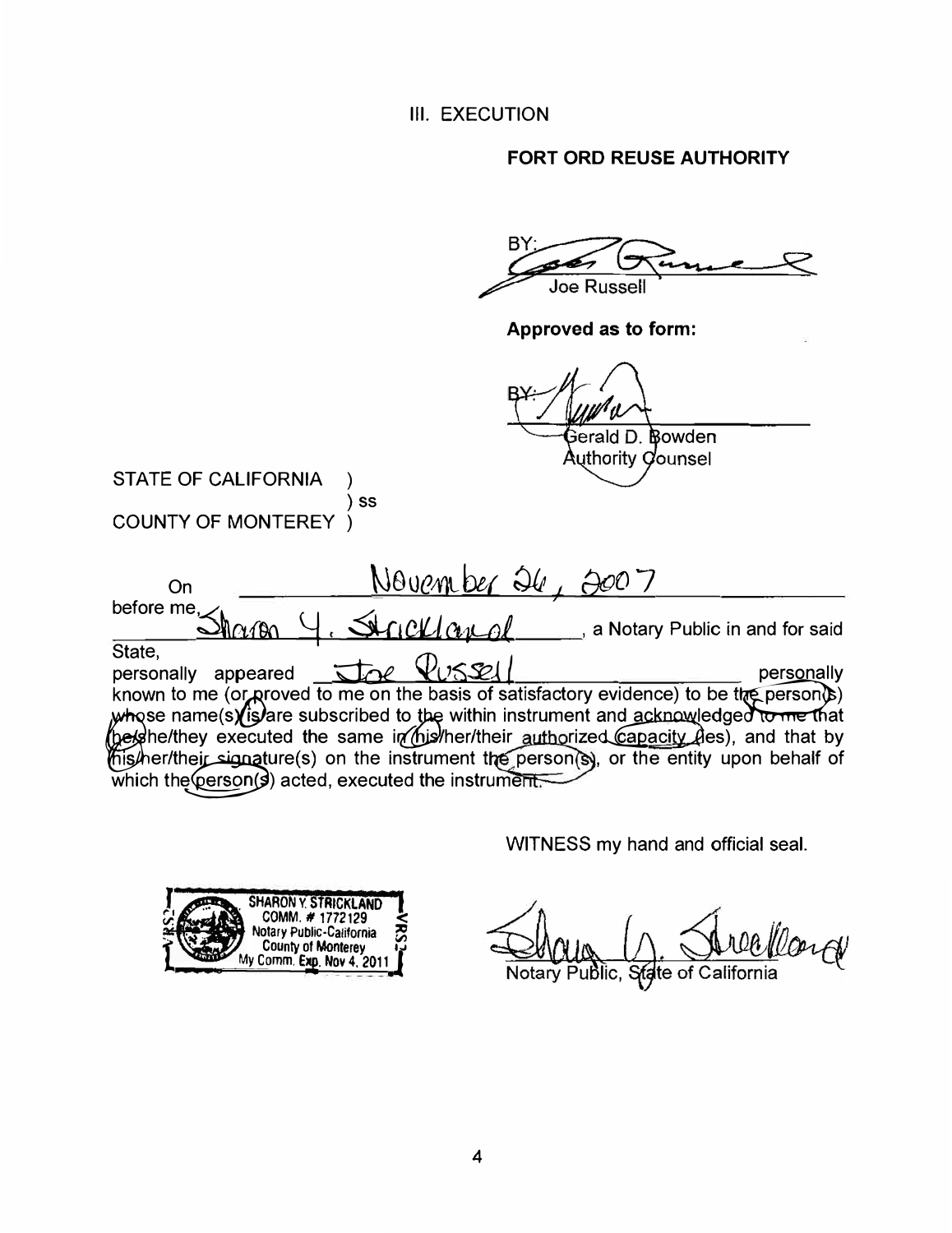**City of Seaside** 

BY: Ray Dorpuz, City Manager

STATE OF CALIFORNIA  $\lambda$  $)$  ss COUNTY OF MONTEREY )

| On                  |                  | October 17, 2007                                    |                                                                                          |
|---------------------|------------------|-----------------------------------------------------|------------------------------------------------------------------------------------------|
| before me,          |                  |                                                     |                                                                                          |
|                     | Joyce E. Newsome |                                                     | a Notary Public in and for said                                                          |
| State, California   |                  |                                                     |                                                                                          |
| personally appeared |                  | Ray Corpuz                                          | <i>(personally)</i>                                                                      |
|                     |                  |                                                     | known to me (or proved to me on the basis of satisfactory evidence) to be the person(s)  |
|                     |                  |                                                     | whose namets) (S) are subscribed to the within instrument and acknowledged to me that    |
|                     |                  |                                                     | (he) she/they executed the same in misher/their authorized capacity (ies), and that by   |
|                     |                  |                                                     | his her/their signature(s) on the instrument the person(s), or the entity upon behalf of |
|                     |                  | which the person(s) acted, executed the instrument. |                                                                                          |

WITNESS my hand and official seal.



<u> Cype</u> C. T <u>lemp ome</u><br>Notary Public, State of California

g ljonathanktescalSeaside-FORA MOA public sufety respons during esca clearup 9-04-07 (clean).doc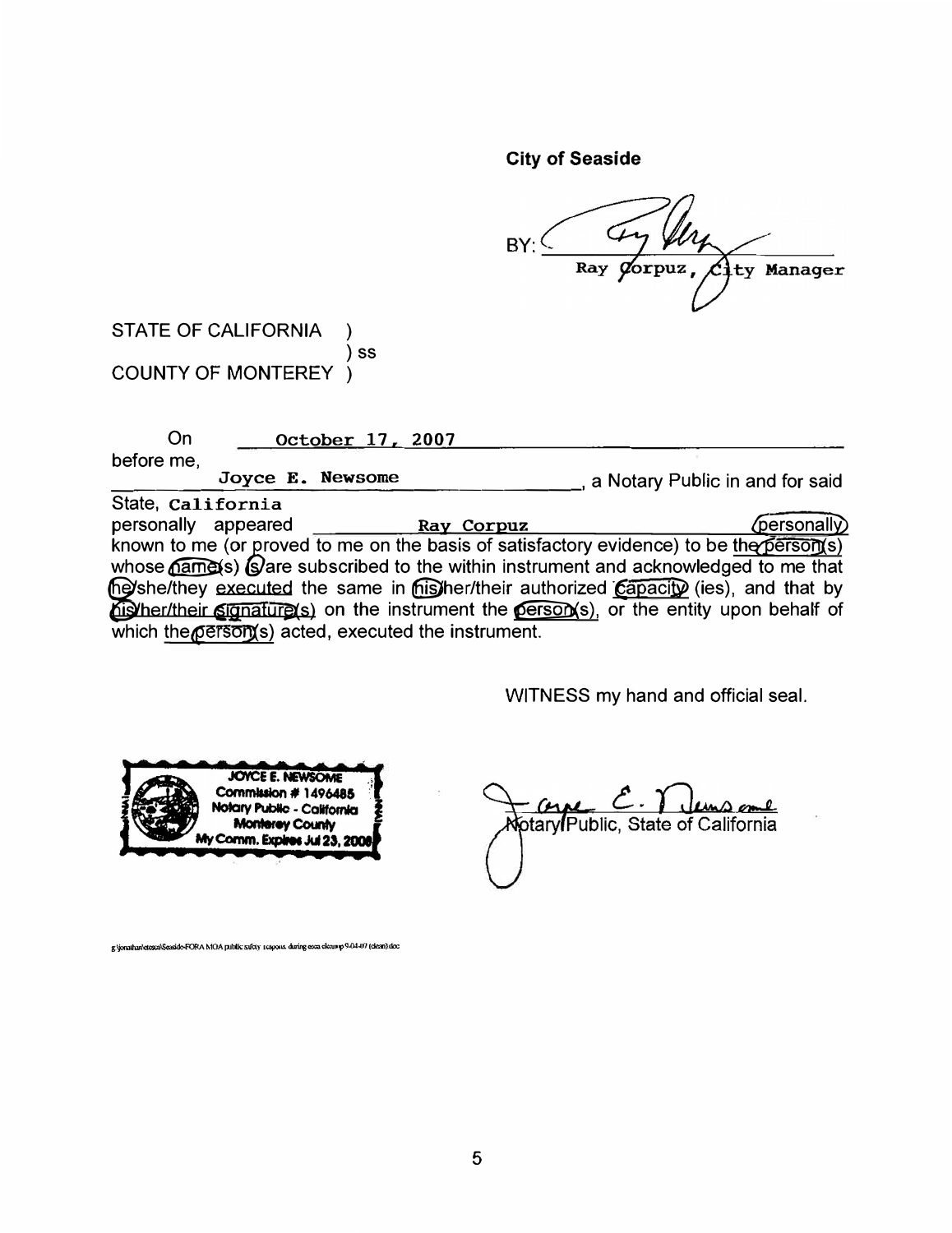#### **RESOLUTION NO. 07-45**

## **A RESOLUTION OF THE CITY COUNCIL OF THE CITY OF SEASIDE APPROVING THE MEMORANDUM OF AGREEMENT BY AND BETWEEN THE FORT ORD REUSE AUTHORITY AND THE CITY OF SEASIDE REGARDING PROPERTY OWNERSHIP AND RESPONSIBILITIES DURING THE PERIOD OF ENVIRONMENTAL SERVICES TO REMOVE MUNITIONS AND EXPLOSIVES OF CONCERN**

**WHEREAS,** The U.S. Army will transfer eight parcels (Anny Corps of Engineers parcel numbers E18.l.1, E18.l.3, E18.4, E20c.2, E23.1, E23.2, E24, and E34) to FORA under a Finding of Suitability for Early Transfer (FOSET); and

**WHEREAS,** These properties, which are referred to as ESCA properties, will eventually be transferred to the City of Seaside; and

**WHEREAS,** all Munitions and Explosives of Concern (MEC) must be removed before the properties can be transferred to the City; and

**WHEREAS,** the remedial work is being done under an Environmental Services Cooperative Agreement (ESCA) between the U.S. Anny and FORA under a \$100 million in grant funding to remove MEC from approximately 3,500 acres of the former Fort Ord on the behalf of Seaside and the other jurisdictions; and

**WHEREAS,** this arrangement will allow Seaside to acquire this property sooner than if the U.S. Army continued the MEC removal process; and

**WHEREAS,** the proposed MOA is necessary to describe the terms under which FORA will retain ownership of Seaside lands during the ESCA MEC removal period; and

**WHEREAS,** on September 4, 2007, an agreement was drafted by FORA in order to establish terms for holding and managing property during remedial work performed by FORA for the removal of munitions and explosives on these properties; and

**WHEREAS,** Specifically, the proposed Memorandum of Agreement states that:

- FORA retains ownership for the properties during the MEC Remedial Period and FORA agrees to promptly transfer title to the property to Seaside, and Seaside agrees to accept title
- Seaside will provide public safety response as needed for police, fire, and other emergency needs upon FORA taking ownership of the ESCA properties
- The Munitions Removal contractor will have primary responsibility for controlling access to the ESCA properties during the MEC Remedial Period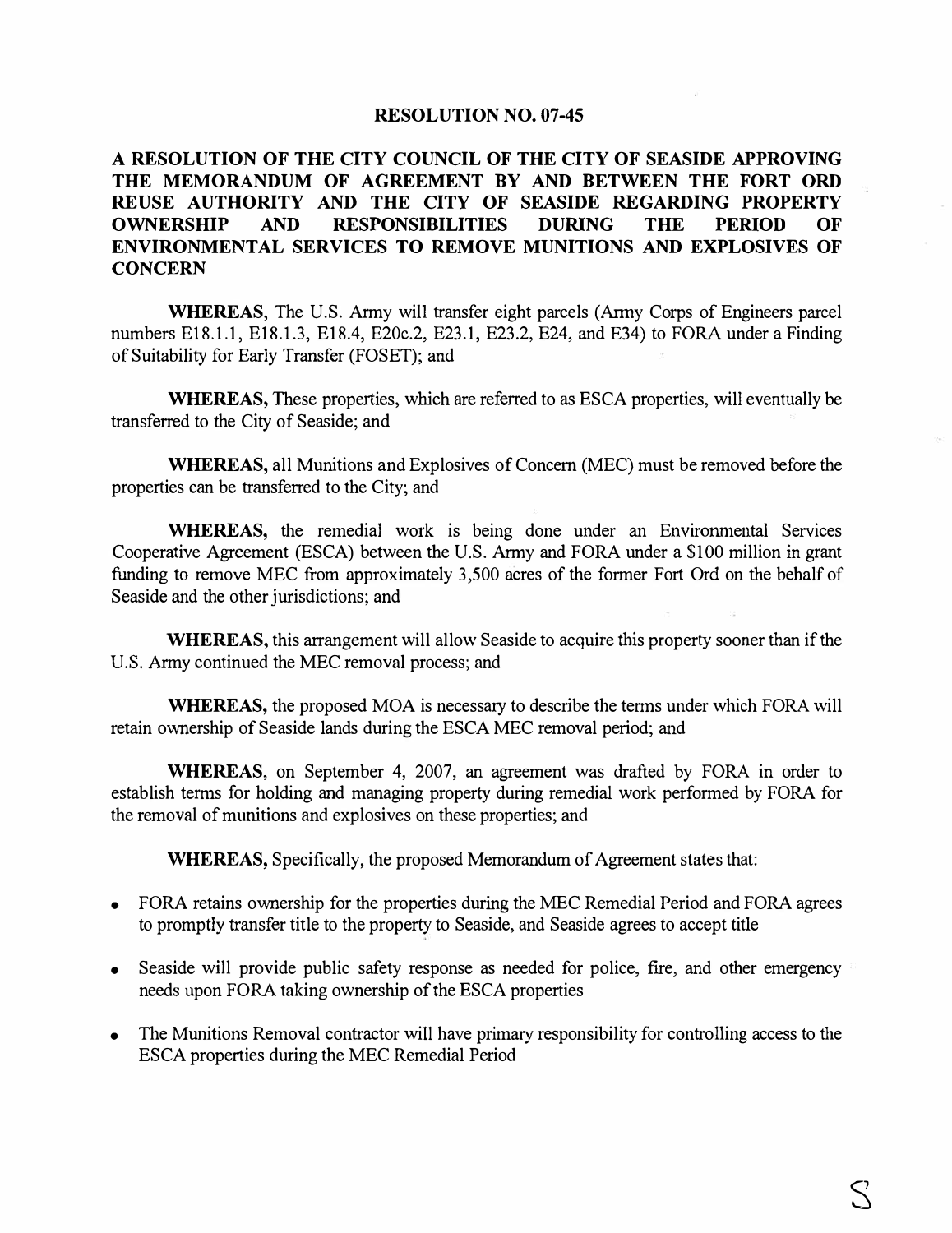**Resolution No. 07-45 Page2** 

**NOW, THEREFORE, BE IT RESOLVED** by the City Council of the City of Seaside approves the Memorandum of Agreement by and between the City of Seaside and the Fort Ord Reuse Authority (FORA) regarding property ownership and responsibilities during the period of environmental services to remove munitions and explosives of concern.

**PASSED AND ADOPTED** at a regular meeting of the City Council of the City of Seaside duly held on the  $20<sup>th</sup>$  day of September 2007 by the following vote:

AYES: NOES: ABSENT: ABSTAIN: COUNCIL MEMBERS: Alexander, Jordan, Rubio COUNCIL MEMBERS: None COUNCIL MEMBERS: Bloomer, Mancini COUNCIL MEMBERS: None

Ralph Rublo, Mayor City of Seaside

ATTEST:

<u>C. Vlans and</u> City Clerk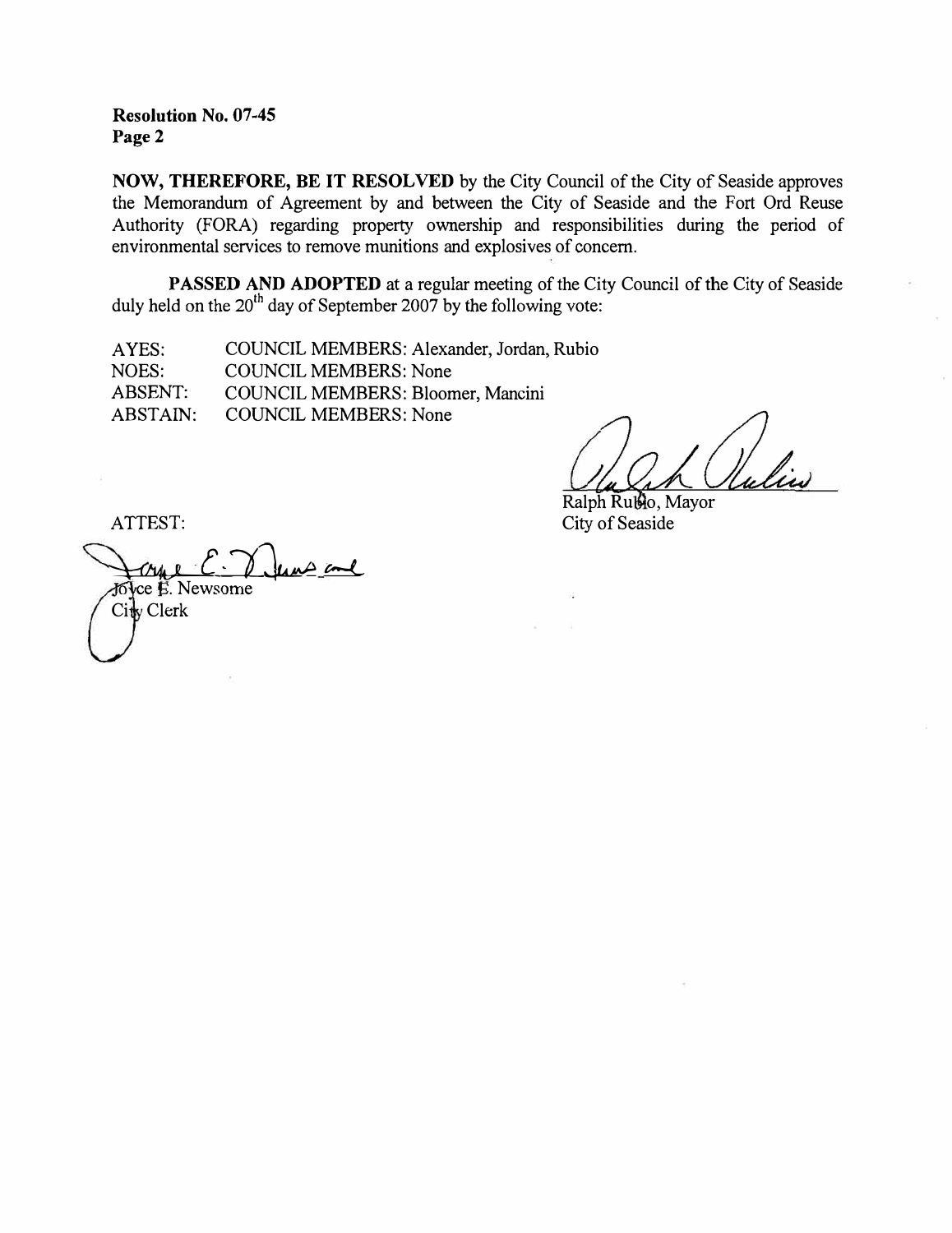## **CITY OF SEASIDE STAFF REPORT**

| <b>SUBJECT:</b> | <b>MEMORANDUM</b><br><b>GOVERNING</b><br><b>THE</b><br>OF<br><b>AGREEMENT</b><br><b>REMOVAL OF MUNITIONS AND EXPLOSIVES OF CONCERN</b> |  |  |  |  |  |
|-----------------|----------------------------------------------------------------------------------------------------------------------------------------|--|--|--|--|--|
| DATE:           | September 20, 2007                                                                                                                     |  |  |  |  |  |
| BY:             | Diana Ingersoll, Deputy City Manager – Resource Management Services<br>Tim O'Halloran, City Engineer/Public Works Services Manager     |  |  |  |  |  |
| <b>FROM:</b>    | Ray Corpuz, City Manager                                                                                                               |  |  |  |  |  |
| TO:             | Honorable Mayor and City Council                                                                                                       |  |  |  |  |  |

#### **PURPOSE**

This item is presented so that the City Council can consider approval of the Memorandum of Agreement (MOA) by and between the City of Seaside and the Fort Ord Reuse Authority (FORA) regarding property ownership and responsibilities during the period of environmental services to remove munitions and explosives of concern.

#### **RECOMMENDATION**

It is recommended that the City Council approve the MOA with FORA governing the removal of munitions and explosives of concern (MEC).

### **BACKGROUND**

The proposed MOA is between the Fort Ord Reuse Authority and the City of Seaside in order to establish terms for holding and managing property during remedial work performed by FORA for the removal of munitions and explosives on these properties. Eight parcels on the former Fort Ord (Army Corps of Engineers parcel numbers El8.l.l, El8.l.3, El8.4, E20c.2, E23.l, E23.2, E24, and E34), which are located to the east of General Jim Moore Boulevard, are included in this agreement.

The Army will transfer these parcels (referred to as ESCA properties) to FORA under a Finding of Suitability for Early Transfer (FOSET). However, all Munitions and Explosives of Concern (MEC) must be removed before the properties can be transferred the City of Seaside. The remedial work is being done under an Environmental Services Cooperative Agreement (ESCA) between the U.S. Army and FORA. The Army has provided FORA with \$100 million in grant funding to remove MEC from approximately 3,500 acres of the former Fort Ord on the behalf of Seaside and the other jurisdictions. This arrangement will allow Seaside to acquire this property sooner than if the Army continued the MEC removal process on its own.